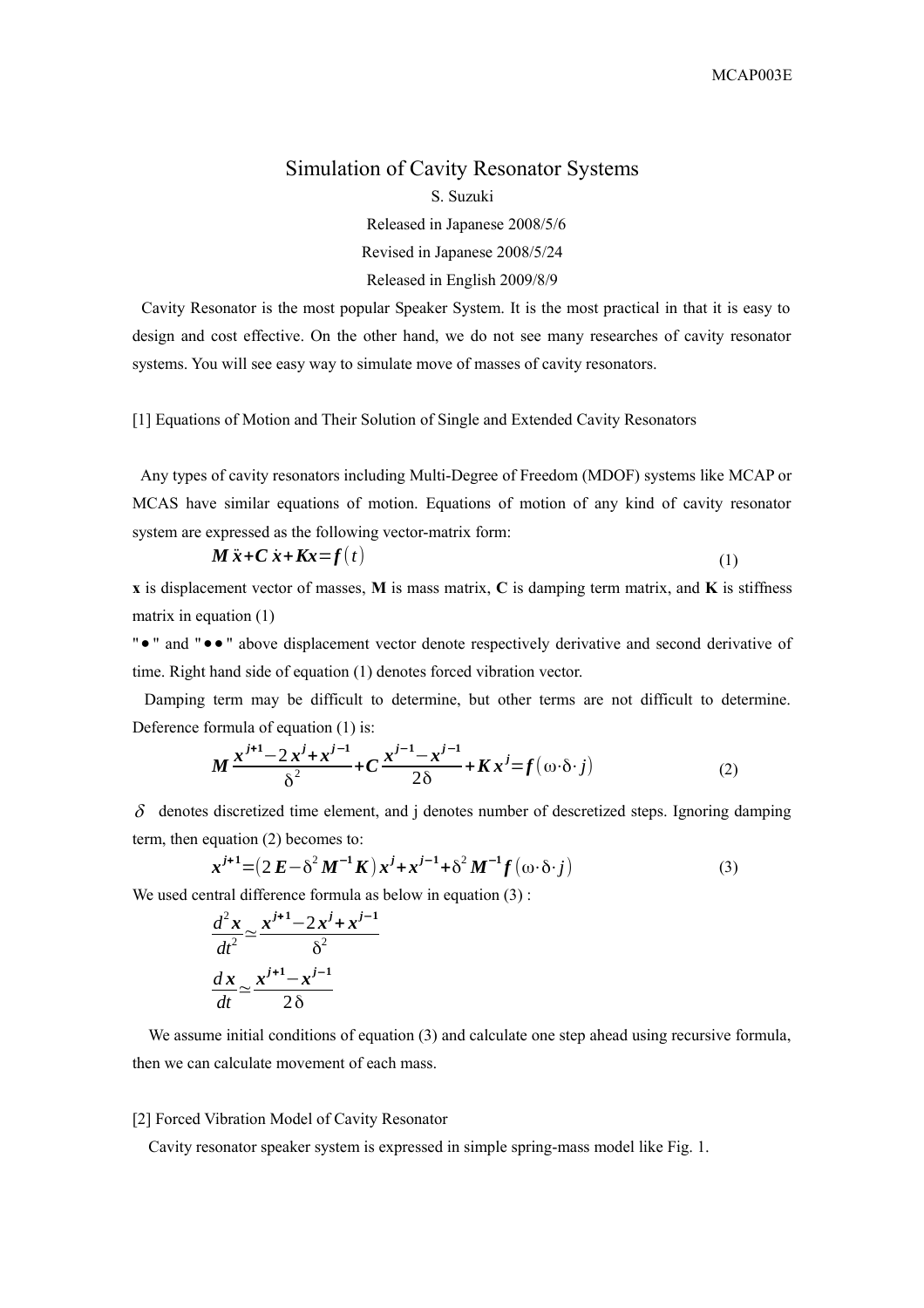

Fig. 1 Equivalent Mass-Spring Model of Cavity Resonator Loudspeaker System

● in the left of Fig.1 is mass of speaker membrane and ● in the right is mass of air involved in duct. ku is spring constant of speaker driver itself. One end of this spring is rigidly fixed to frame (left hand side of Fig.1).  $k_0$  corresponds to spring constant of air in the chamber; however,  $k_0$  is function of area of moving mass, so  $k_0$  is defined as spring constant corresponding to speaker membrane and  $k_{01}$  is defined as spring constant corresponding to duct mass.

Parameters and variables used in Fig.1 are defined as follows:

- $k_u$ : Spring constant of speaker driver [N/m]
- $k_0$ : Spring constant of chamber corresponding to speaker membrane [N/m]
- $a_0$ : Effective membrane area  $[m^2]$
- $a_1$ : Sectional area of duct  $[m^2]$
- $r_1$ : Ratio  $(a_1/a_0)$
- m<sub>0</sub>: Effective moving mass of membrane (general definition) [kg]
- $m_1$ : Effective moving mass of air in duct [kg]
- $f(t)$ : Driving force by power amplifier [N]
- $x_0$ : Displacement of membrane [m] (Arrow defines positive direction)
- $x_1$ : Displacement of air in the duct  $[m]$  (Arrow defines positive direction)

Equation of motion of forced vibration is expressed in (1). We ignore damping term for simplicity, then we get equation  $(4)$ .

$$
\begin{cases}\nm_0 \frac{d^2 x_0}{dt^2} + k_u x_0 + k_0 x_0 - k_0 \frac{a_1}{a_0} x_1 = f(t) \\
m_1 \frac{d^2 x_1}{dt^2} + k_0 \frac{a_1^2}{a_0^2} x_1 - k_0 \frac{a_1^2}{a_0^2} \frac{a_0}{a_1} x_0 = 0\n\end{cases}
$$
\n(4)

We arrange equation (4) and get (4)'.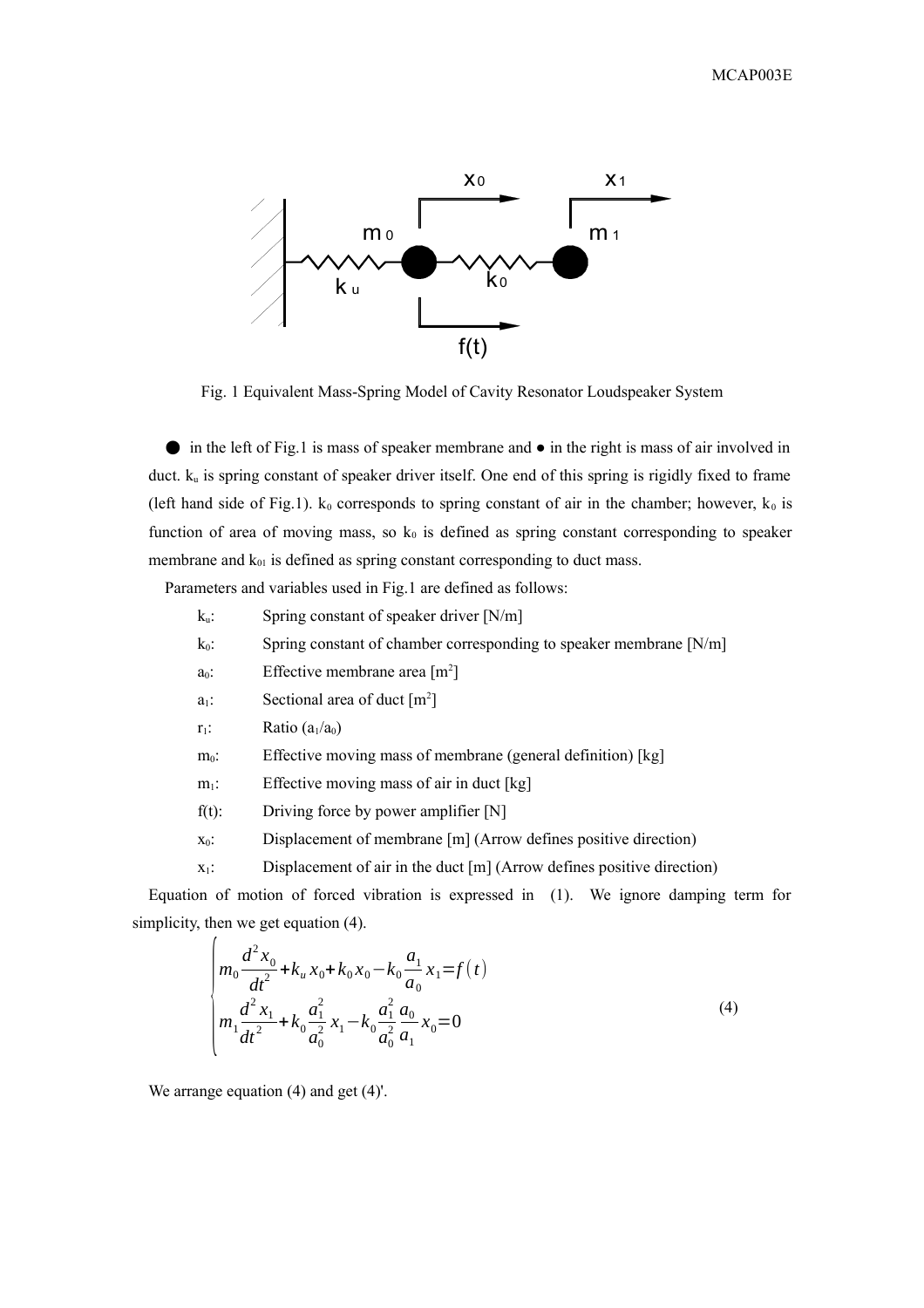$$
\begin{cases}\nm_0 \frac{d^2 x_0}{dt^2} + (k_u + k_0) x_0 - k_0 r_1 x_1 = f(t) \\
m_1 \frac{d^2 x_1}{dt^2} - k_0 r_0 r_1 x_0 + k_0 r_1^2 x_1 = 0\n\end{cases}
$$
\n(4)

Equation (4)' is expressed in matrix form as equation (5).

$$
\begin{bmatrix} m_0 & 0 \\ 0 & m_1 \end{bmatrix} \begin{bmatrix} \ddot{x}_0 \\ \ddot{x}_1 \end{bmatrix} + \begin{bmatrix} k_u + k_0 & -k_0 r_1 \\ -k_0 r_1 & k_0 r_1^2 \end{bmatrix} \begin{bmatrix} x_0 \\ x_1 \end{bmatrix} = \begin{bmatrix} f(t) \\ 0 \end{bmatrix}
$$
 (5)

We discretized equation (5) using central difference formula, then we get equation (6), where,

 $\delta$ : length of time in each step [s]

j: discretized time [-]

Displacement is defined as follows:

$$
x_0 = x_0^j
$$
  
\n
$$
x_1 = x_1^j
$$
  
\n
$$
\frac{1}{\delta^2} \begin{bmatrix} m_0 & 0 \\ 0 & m_1 \end{bmatrix} \begin{bmatrix} x_0^{j+1} - 2x_0^j + x_0^{j-1} \\ x_1^{j+1} - 2x_1^j + x_1^{j-1} \end{bmatrix} + \begin{bmatrix} k_u + k_0 & -k_0 r_1 \\ -k_0 r_1 & k_0 r_1^2 \end{bmatrix} \begin{bmatrix} x_0^j \\ x_1^j \end{bmatrix} = \begin{bmatrix} f^j \\ 0 \end{bmatrix}
$$
 (6)

Equation (6) is rewritten as recurrence form as equation (7).

$$
\begin{bmatrix} x_0^{j+1} \\ x_1^{j+1} \end{bmatrix} = \begin{bmatrix} 2 - \frac{\delta^2 (k_u + k_0)}{m_0} & \frac{\delta^2 r_1 k_0}{m_0} \\ \frac{\delta^2 r_1 k_0}{m_1} & 2 - \frac{\delta^2 r_1^2 k_0}{m_1} \end{bmatrix} \begin{bmatrix} x_0^j \\ x_1^j \end{bmatrix} - \begin{bmatrix} x_0^{j+1} \\ x_1^{j+1} \end{bmatrix} + \begin{bmatrix} \frac{\delta^2}{m_0} f^j \\ 0 \end{bmatrix}
$$
(7)

Assuming initial condition and defining external force term, then we can calculate displacement values step by step.

Initial conditions are assumed as follows:

$$
\begin{bmatrix} x_0^{-1} \\ x_1^{-1} \end{bmatrix} = \begin{bmatrix} x_0^0 \\ x_1^0 \end{bmatrix} = \begin{bmatrix} 0 \\ 0 \end{bmatrix}
$$

Let us define frequency of external force as F, then external force term is expressed as  $f(t)=f_A \sin(2\pi Ft)$  . Central difference formula of  $f(t)=f_A \sin(2\pi Ft)$  is expressed as equation (8). *fA* stands for amplitude [N].

$$
f^j = f_A \sin(2\pi F \cdot \delta \cdot j) \tag{8}
$$

Substituting equation (8) by (7) then we get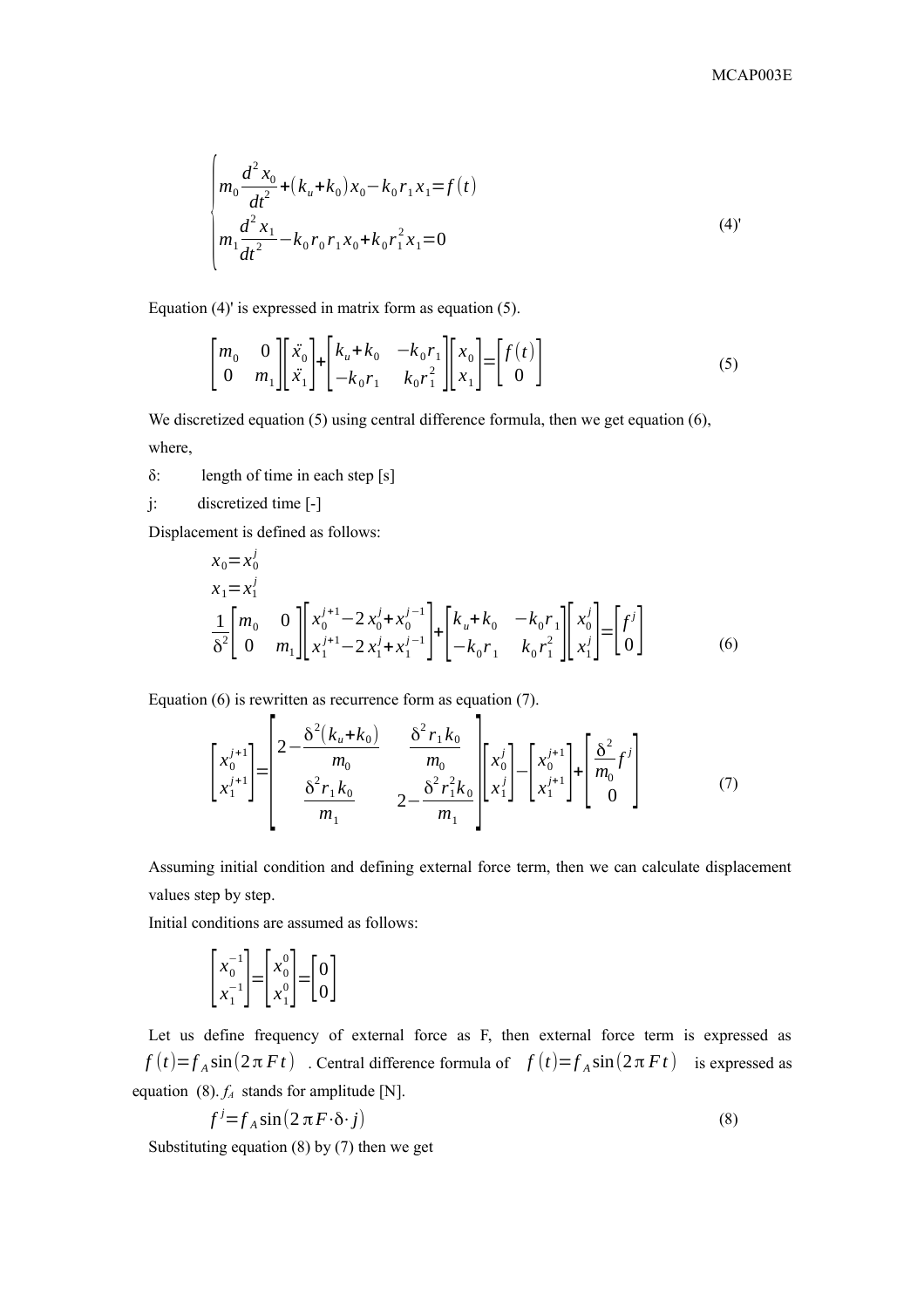$$
\begin{bmatrix} x_0^{j+1} \\ x_1^{j+1} \end{bmatrix} = \begin{bmatrix} 2 - \frac{\delta^2 (k_u + k_0)}{m_0} & \frac{k_0 r_1 \delta^2}{m_0} \\ \frac{k_0 r_1 \delta^2}{m_1} & 2 - \frac{k_0 r_1^2 \delta^2}{m_1} \end{bmatrix} \begin{bmatrix} x_0^j \\ x_1^j \end{bmatrix} - \begin{bmatrix} x_0^{j-1} \\ x_1^{j-1} \end{bmatrix} + \begin{bmatrix} \frac{\delta^2}{m_0} f_A \sin(2\pi F \delta \cdot j) \\ 0 & 0 \end{bmatrix}
$$
 (10).

Equation (10) is recurrence formula then we get discretized displacement values in time series.

## [3] Example of Simulation

Here is an example of simulation result of FE166Sigma with recommended cabinet in the manual. Specification of FE166Sigma is given in Table1.

|                | Table1                       | Specification of FE166Sigma               |
|----------------|------------------------------|-------------------------------------------|
| Parameter      | Value                        | Note                                      |
|                | $50$ [Hz]                    |                                           |
| m <sub>0</sub> | $0.0069$ [kg]                | 6.9[g]                                    |
| a <sub>0</sub> | $0.013273$ [m <sup>2</sup> ] | Effective radius of membrane = $6.5$ [cm] |

 $k_u \, / \, \downarrow$  is calculated as:

$$
f_0 = \frac{1}{2\pi} \sqrt{\frac{k_u}{m_0}}\tag{11}
$$

then,

 $k_u = 4 \pi^2 f_0^2 m_0$  =681.00[N/m] (12)

Recommended cabinet in the manual by Fostex is:

Volume:  $25\ell = 0.025[m^3]$ 

Duct dimension (H×W×L): 60mm×110mm×135mm

Effective length of the duct is estimated adding 0.7 x effective radius of cross section cross section of duct. Then effective length of the duct is estimated as 167mm.

Hence we get

$$
a_1 = 0.00660 \text{ [m}^2\text{]}
$$
  
\n
$$
m_1 = 0.001323 \text{ [kg]}
$$
  
\n
$$
k_0 = \frac{\gamma a_0^2 P}{V} = \frac{1.4 \times 0.01327^2 \times 101,300}{0.025} = 998.94 \text{ [N/m]}
$$
 (13)

We let size of time step δ=0.00001[s]. This time step can clearly express 100Hz vibration. Driving force is assumed 0.1[N]. This force value will not harm membrane. Note that this condition is not identical to that output power is constant. These conditions are seen in Table2.

|  |  | Table 2 Values of Parameters |
|--|--|------------------------------|
|--|--|------------------------------|

| Parameter                                        | Symbol | Value      | 'Jnit               |
|--------------------------------------------------|--------|------------|---------------------|
| Effective membrane area                          | $a_0$  | 0.01327    | $\lceil m^2 \rceil$ |
| Cross sectional area of duct                     | a      | 0.006600   | $\lceil m^2 \rceil$ |
| Ratio of duct area vs. membrane area $(a_1/a_0)$ |        | 0.00497362 |                     |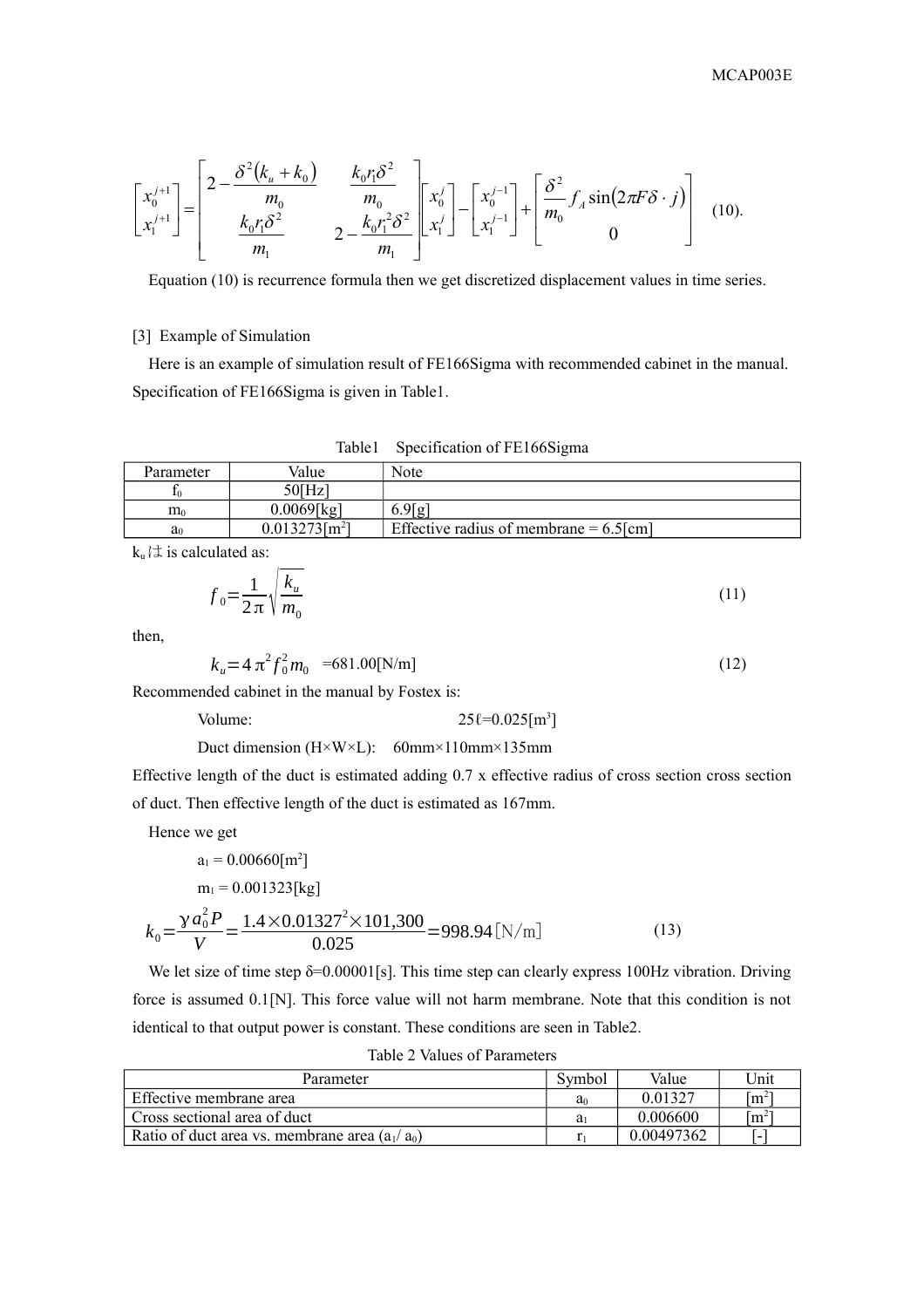| Effective moving mass of membrane                    | $m_0$          | 0.006900 | [kg]  |
|------------------------------------------------------|----------------|----------|-------|
| Effective moving mass of air in duct                 | m <sub>1</sub> | 0.001323 | [kg]  |
| Spring constant of speaker unit                      | $K_{\rm u}$    | 681.0    | N/m   |
| Spring constant of chamber corresponding to membrane | $k_0$          | 998.94   | [N/m] |
| under adiabatic condition (equithermal condition)    |                | (713.53) |       |
| Amplitude of driving force                           |                | 0.1      | ΓN    |
| Size of discretized time                             |                | 0.00001  | l S   |

Characteristic frequency of duct is independent of speaker unit and calculated as:

$$
f_D = \frac{r_1}{2\pi} \sqrt{\frac{k_0}{m_1}} = 68.8 \text{ [Hz]}
$$
 (14)

Equation (13) is based on adiabatic condition. Adiabatic condition is considered right condition; however, this result is a little bit different from Nagaoka's. Calculating using formula in Nagaoka's "Newest original 20 speaker craft works" gives 60.7[Hz] as characteristic frequency. Calculating based on equithermal condition gives 58.1[Hz] as characteristic frequency. Note that I use equithermal condition for all the calculations, because it gave better results than adiabatic condition based on my actual works of MCAP-CRs.

All the simulation results are based on equithermal conditions in this paper.

General spreadsheet software is enough to execute this simulation. Open Office Calc was used for this calculation.

 Fig. 2 shows calculation screen of Open Office Calc in this simulation. Each parameter is defined in cells B1 - B11. D4, E4, D5 and E5 are element of matrix of right hand side of 1st term of equation (3). Cells A14 and below are discretized time step, B14 and below are time at discretized time step. C14 and below are force. D14 and below are displacement of membrane mass. E14 and below are displacement of air mass of duct.

Velocity of mass is derived from displacement and time. Sound pressure is calculated from dynamic pressure of mass, then converted to sound pressure level. H14, I14 and below are dynamic pressure [Pa] and J14, K14 and below are converted sound pressure level [dB]. Power level of driving amplifier is not known in this simulation.

D14:E15 is initial conditions. D16 and E16 are calculated using equation (7). Row 17 and below are just dragged from row 16.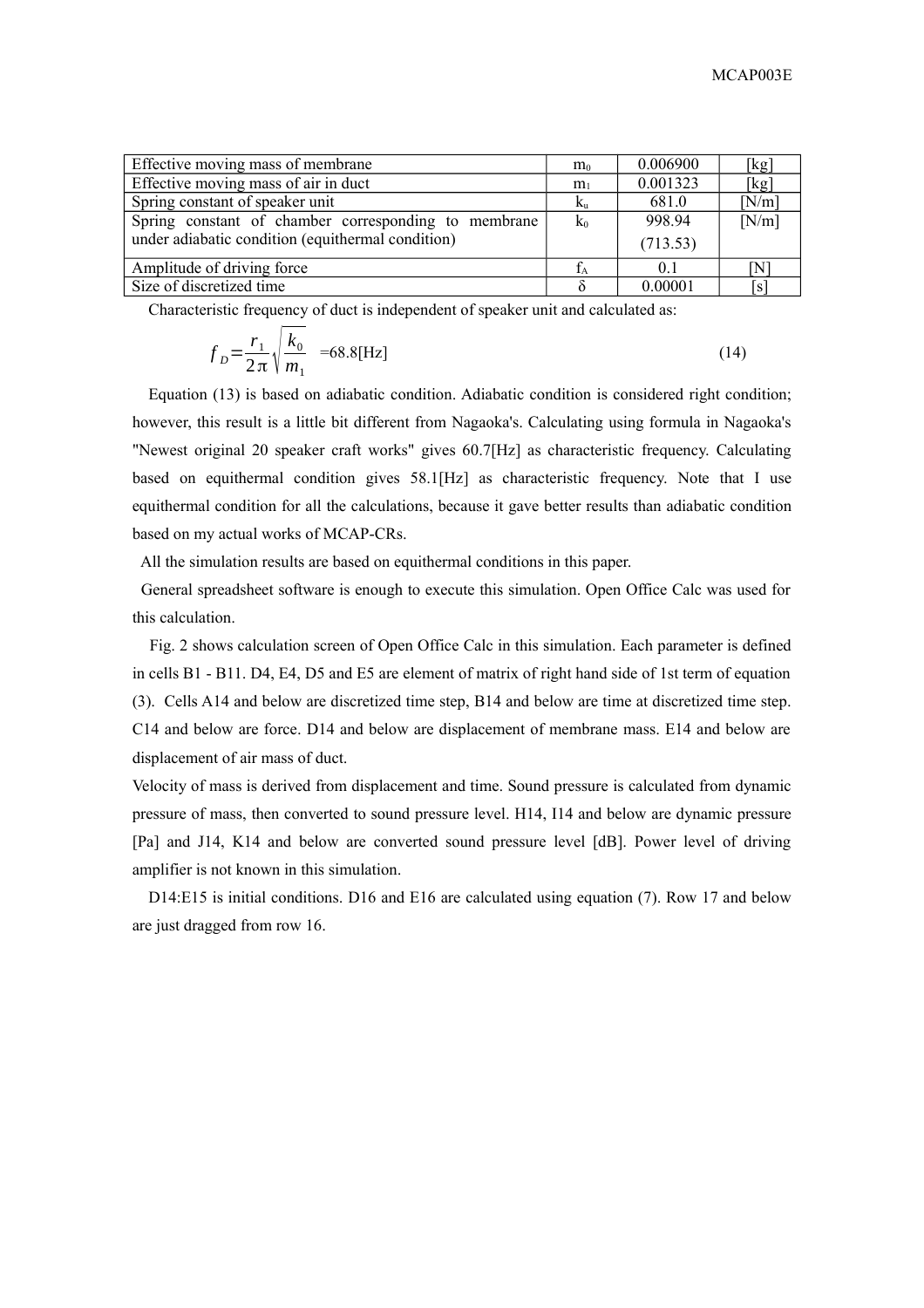|                                                                                                                                     | $\Box$ o $\Box$<br>bass-reflex-simulation2 - OpenOffice.org Calc |                  |                  |                       |        |         |          |                |                 |            |                  |        |
|-------------------------------------------------------------------------------------------------------------------------------------|------------------------------------------------------------------|------------------|------------------|-----------------------|--------|---------|----------|----------------|-----------------|------------|------------------|--------|
| File                                                                                                                                | Edit View Insert Format Tools Data Window<br>Help                |                  |                  |                       |        |         |          |                |                 |            |                  |        |
| ツッ!※「自己・ダ!ち・さ~」品製料!0ソ!出の向面Q!♡!<br>∐k∎res⊞r⊠<br>egri                                                                                 |                                                                  |                  |                  |                       |        |         |          |                |                 |            |                  |        |
| $\Diamond$ Color<br>■●『日日日』です<br>$\blacksquare$ Black $\blacktriangledown$<br>$\blacksquare$ Blue 8<br>0.00''<br>$\frac{1}{2}$<br>一 |                                                                  |                  |                  |                       |        |         |          |                |                 |            |                  |        |
| B <sub>2</sub>                                                                                                                      | ▾<br>$f(x)$ $\Sigma$<br>$=$                                      |                  |                  |                       |        |         |          |                |                 |            |                  |        |
|                                                                                                                                     | Α                                                                | B                | C                | D.                    | E      | F       | G        | н              |                 | J          | κ                |        |
|                                                                                                                                     |                                                                  | 1000 [Hz]        |                  | 38.7                  |        |         |          |                |                 |            |                  |        |
| $\overline{2}$                                                                                                                      |                                                                  |                  |                  |                       |        |         |          |                |                 |            |                  |        |
| 3                                                                                                                                   | aO                                                               | $0.013270$ [m2]  |                  | Matrix K              |        |         | Matrix M |                |                 | m0の固有周波数   | 71.59 [Hz]       |        |
| 4                                                                                                                                   | a1                                                               | $0.006600$ [m2]  |                  | 1.99997979 0.00000256 |        |         | 0.006900 | n              |                 | m1の固有周波数   | 58.16 [Hz]       |        |
| 5                                                                                                                                   | r1                                                               | $0.497362$ [-]   |                  | 0.00005393 1.99998666 |        |         | 0        | 0.001323       |                 |            |                  |        |
| 6                                                                                                                                   | m <sub>0</sub>                                                   | $0.006900$ [kg]  |                  |                       |        |         |          |                |                 |            |                  |        |
| $\overline{7}$                                                                                                                      | m1                                                               | 0.001323 [kg]    |                  |                       |        |         |          |                |                 |            |                  |        |
| 8                                                                                                                                   | ku                                                               | 681.000000 [N/m] |                  |                       |        |         |          |                |                 |            |                  |        |
| 9                                                                                                                                   | kO1                                                              | 713.528431 [N/m] |                  |                       |        |         |          |                |                 |            |                  |        |
| 10                                                                                                                                  | F <sub>0</sub>                                                   | 0.100000 N       |                  |                       |        |         |          |                |                 |            |                  |        |
| 11                                                                                                                                  | δ                                                                | $0.000010$ [s]   |                  |                       |        |         |          |                |                 |            |                  |        |
| 12                                                                                                                                  |                                                                  |                  |                  |                       |        |         |          | 0.0000         | 0.0002          | $-18.0523$ | 20.6310          |        |
| 13                                                                                                                                  |                                                                  |                  | F                | xΟ                    | x1     | v0      | v1       | <sub>D</sub> O | þ1              | dB0        | dB1              | Power  |
| 14                                                                                                                                  | $-1$                                                             |                  |                  | 0.0000                | 0.0000 | 0.0000  | 0.0000   | 0.0000         | 1.0000          | 0.0000     | 0.0000           | 0.0000 |
| 15                                                                                                                                  | $\Omega$                                                         | 0.0000           | 0.0000           | 0.0000                | 0.0000 | 0.0000  | 0.0000   | 0.0000         | 1.0000          | 0.0000     | 0.0000           | 0.0000 |
| 16                                                                                                                                  |                                                                  | 0.0000           | 0.0063           | 0.0000                | 0.0000 | 0.00001 | 0.00000  | 0.00000        | 0.00000         | $-112.1$   |                  |        |
| 17                                                                                                                                  | 2                                                                | 0.0000           | 0.0125           | 0.0000                | 0.0000 | 0.00003 | 0.00000  | 0.00000        | 0.00000         | $-93.03$   | $-282.82$        |        |
| 18                                                                                                                                  | я                                                                | 0.0000           | 0.0187           | 0.0000                | 0.0000 | 0.00005 | 0.00000  | 0.00000        | 0.00000         | $-81.03$   | $-254.88$        |        |
| $\blacksquare$<br><b>E</b> Sheet1 <i>(Sheet2</i><br>$\sqrt{\frac{1}{2}}$ Sheet3<br>Нэ                                               |                                                                  |                  |                  |                       |        |         |          |                |                 |            |                  |        |
|                                                                                                                                     |                                                                  |                  | PageStyle Sheet1 |                       | 100%   |         |          | $*$            | $+ 5.13 / 3.38$ |            | sf-1 5.38 x 4.09 |        |

Fig. 2 Calculation Window

Results of this simulation were interesting. Figs. 3A and 3B shows displacement of mass.







Fig. 3B Displacement of duct mass vs. membrane mass (58.1Hz)

58.1[Hz] is characteristic frequency of mass. Fig. 3A shows that at characteristic frequency, phase of membrane (blue) and phase of air mass in the duct should be reverse; however, it is not clearly shown. On the other hand, displacement of air in the duct is larger than  $1/r_1$  x displacement of membrane. This means that it consists of characteristic vibration.

Fig. 3B is scatter plot of displacement of air in the duct vs. displacement of membrane. If correlation between each displacement is positive, it means each phase is similar. Fig. 3B does not clearly show if correlation is positive or negative. It is not identical to physics commonsense.

Executing same simulation at different forced vibration frequency shows bass reflex phenomenon.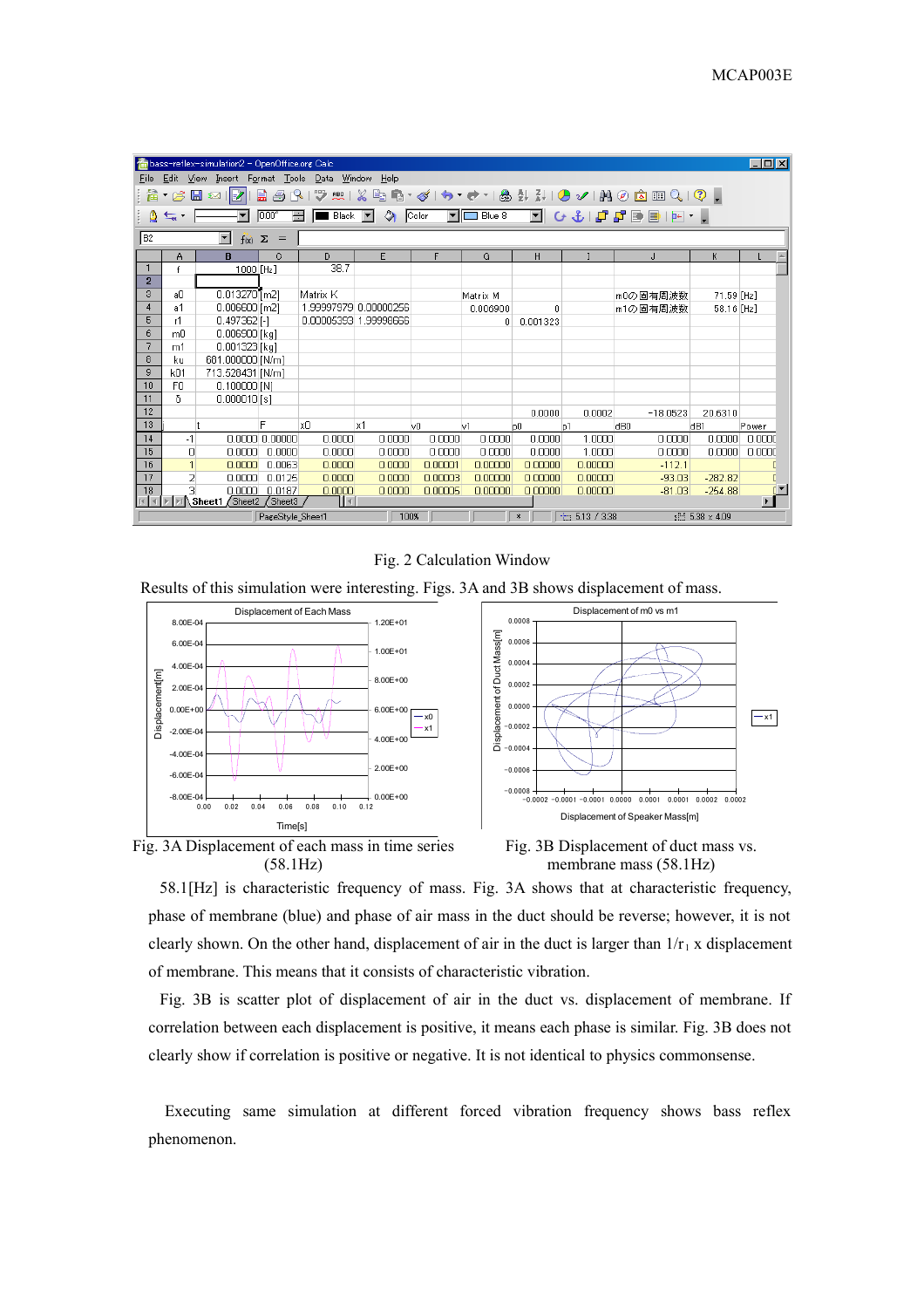MCAP003E

Fig. 4 A/B shows result of simulation at 40Hz. It is smaller than characteristic frequency. In this case, phase of each displacement is obviously same.

Fig. 5 A/B shows result of simulation at 80Hz. It is larger than characteristic frequency. In this case, phase of each displacement is obviously reverse. These results show function of bass reflex effects.

Fig. 6A/B shows result of simulation at 1,000Hz. It was done just to see if forced vibration at much higher frequency affect the bass reflex effects. It seems there are some characteristic frequencies, but original forced frequency (small fluctuation) is not seen in displacement of air mass in the duct. Much higher frequency than characteristic frequency is filtered by cavity resonator system.

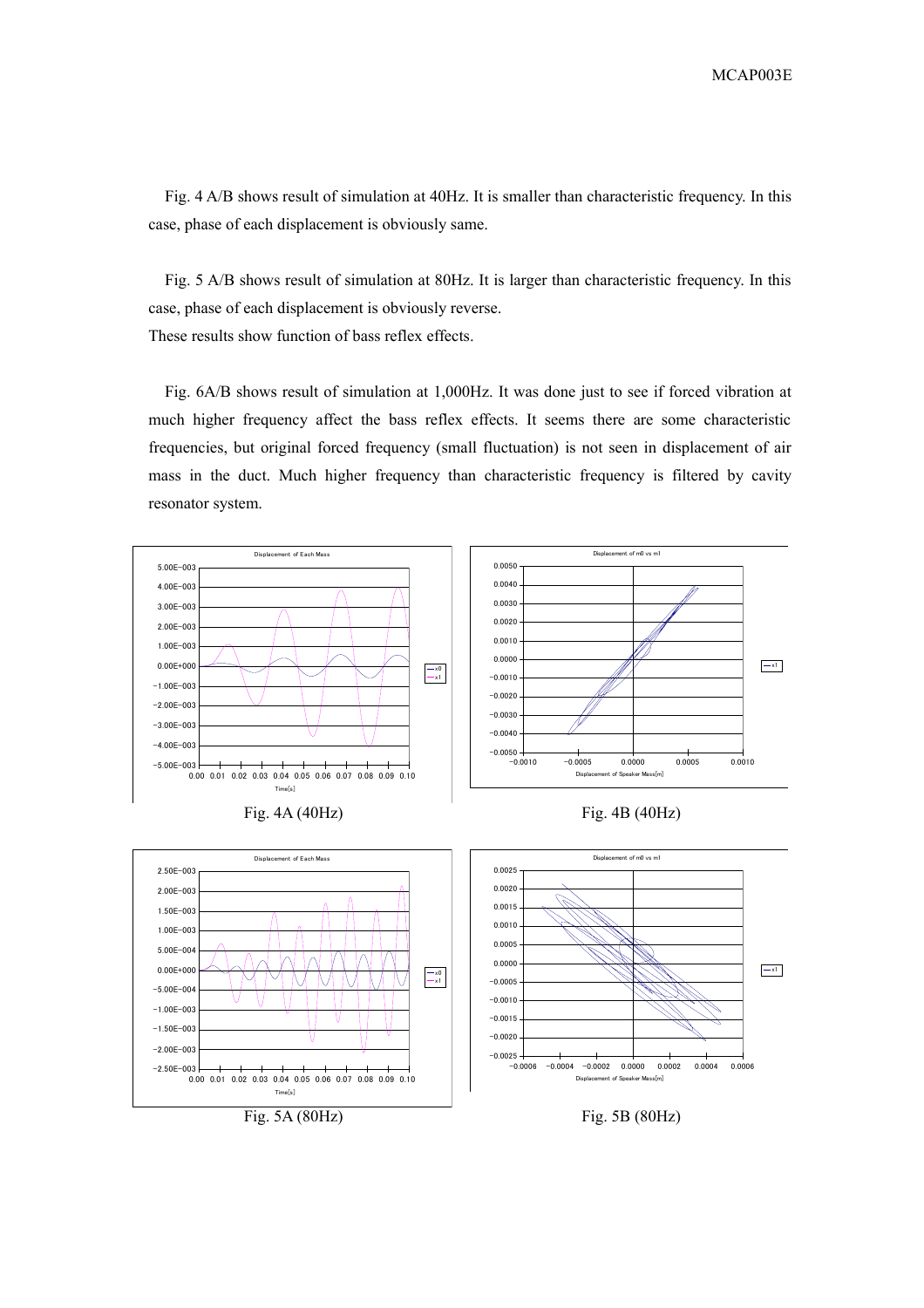

Here are some more notes.

Forced vibration frequency of 40Hz results in canceling pressure wave of front radiation at this frequency. It is the reason why it is said that below characteristic frequency cannot be regenerated using bass-reflex loudspeaker system.

Forced vibration frequency of 80Hz results in that duct enforces pressure wave from front radiation. Displacement of air mass in the duct is inverse proportional to ratio of area  $r_1$ . This is bass-reflex function, but not resonator's function at characteristic frequency. When the system works as resonator, displacement of air mass is more than inverse proportional to ratio of area  $r_1$ .

When we see blue and pink lines of Fig.6A, we notice that there are 8 - 9 peaks in 0.1s. These frequencies are not related to forced frequency, so that they should be characteristic frequencies of this system. Though time lengths between next peeks are not constant, we cannot measure exact characteristic frequencies from this simulation result; however, characteristic frequencies of membrane and air mass in the duct are around 85Hz. Characteristic frequencies of this system are 71.6Hz and 58.2Hz, so that observed frequencies do not match. We need more study on this.

In order to know if there is any mistake in this simulation, difference of sound pressures between duct and membrane was calculated. Fig.7 shows level difference of sound pressures between duct and membrane vs. frequency. Fig.7 shows resonant level is higher around 50 - 60Hz. This analysis implies that this simulation is practical enough.